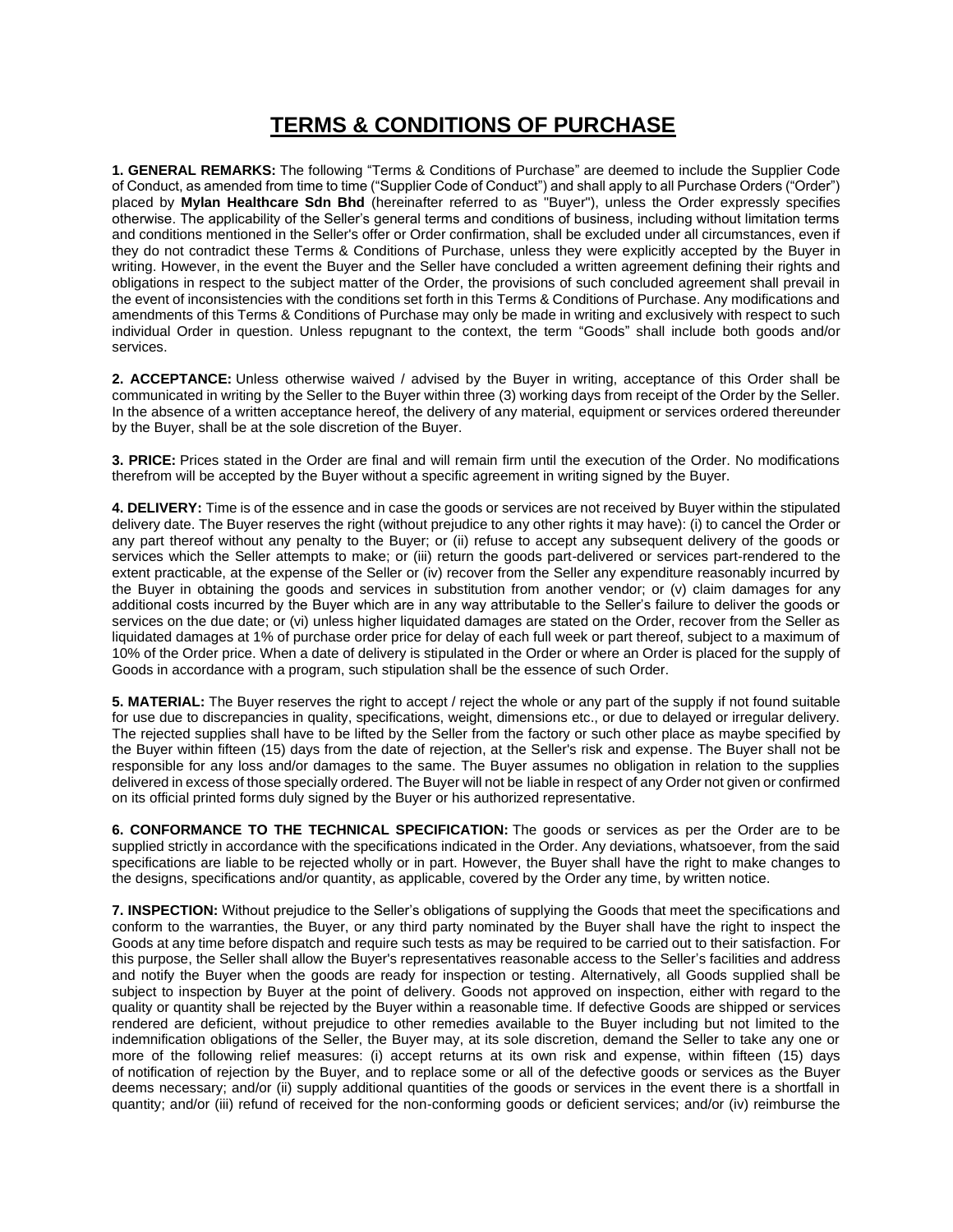Buyer for all reasonable expenses incurred by the Buyer resulting from any rejection or correction of the defective goods or services. Without prejudice to the Buyer's rights as stated herein, the Buyer shall also be entitled to sell or dispose of the supplies after expiry of the said 15-days notification period, on the account and risk of the Seller, either by public auction or by private sale without any further notice to the Seller.

**8. PACKING:** The Goods supplied must be sufficiently and properly packed and the Seller shall adhere to any special instructions given by the Buyer. Detailed specification of contents must be attached to each package in compliance with applicable laws (including but not limited to name of Goods, gross and net weight, batch number and manufacturing and expiry date). Unless otherwise specifically stated, all packing cases, containers and other packing materials shall be supplied by the Seller free of charge to the Buyer. Any loss arising due to improper packing will be to the Seller's account and the Buyer will not be liable for any damage or loss in transit.

**9. PAYMENT:** The payment will be made as per the actual weight or quantity received by the Buyer. The Buyer's records shall be considered as final and conclusive on these points. The Buyer shall make the payment within such timelines as are stated in the Order, against the bills upon receipt of Goods in good condition. The Buyer is unilaterally entitled to set off any payments due to the Seller against any claims of its affiliates against the Seller or its affiliates.

**10. SHIPPING DOCUMENTS:** Deliveries shall be accompanied by appropriate shipping documents including those specifically mentioned by the Buyer, if any. All shipping documents and/or invoices shall contain the Purchase Order number and, where applicable, any additional identification numbers or information as to the specific goods or services.

**11. GUARANTEE / WARRANTY:** The Seller warrants that the Goods when delivered: (i) would be of good material and workmanship, merchantable and free from any defect, legal or otherwise; (ii) would confirm strictly to the specifications, drawings or samples specified or furnished in the Order, quality agreement and all the relevant current Good Manufacturing Practice ("cGMP") regulations; and (iii) would be fit for the intended use and purpose. All warranties shall survive any intermediate or final inspections, delivery, acceptance, or payment by purchase and shall continue in effect – in the case of services – through a period of one (1) year commencing from the date of rendering of such services to the Buyer, and in the case of Goods, through the residual useful life of such Goods. The Seller agrees that he/it and his/its sub-contractors have and will continue to possess all the licenses, permissions and certificates needed for the manufacture, sale and delivery of goods and perform the services required, hereunder, in accordance with the currently applicable cGMP regulations and applicable laws. The Seller agrees to comply with all applicable laws and adhere to ethical business practices.

**12. TRANSIT RISK:** The Goods shall be delivered by the Seller to the Buyer at the Buyer's place of business or at such other place of transportation as may be specified in the Order provided nevertheless that from the time of the dispatch thereof from the Seller's premises and until such delivery, the risk of any loss or damage to or deterioration of the supplies from whatsoever cause arising shall be borne by the Seller.

**13. SUBLICENSE / SUBCONTRACT:** The Seller is not entitled to sublicense or subcontract any of its obligations under the Order without the prior written consent of the Buyer, whose consent may be granted at its sole discretion. In the event that the Buyer does grant any such approval: (i) the Seller will nonetheless remain fully liable for the performance of its obligations hereunder; and (ii) the Seller will be exclusively responsible for all costs associated with any such sublicense or subcontract arrangement.

**14. LIABILITY FOR INJURY:** If the Seller is required by the terms of this Order to perform any work on the Buyer's premises, to the maximum extent permissible by applicable law, the Seller agrees that the Seller shall be responsible for any damages or injuries to persons or property, including the Buyer's employees and agents, workers or employees, in connection with the performance of such work, and that the Seller shall hold harmless and indemnify the Buyer from and against any liability for such damages or injuries. Before commencing such work, the Seller shall maintain in force insurance policies against all risks that would normally be insured against by a prudent businessperson, including public liability insurance, property insurance and work injury compensation insurance. The policies should cover all third party liability in respect of bodily injuries and death, property damage at the workplace, and work injury related compensation, whether or not suffered at the workplace, arising out of or in connection with the performance of such work. The Seller is required to furnish to the Buyer a certificate of insurance containing full particulars of such insurance policies.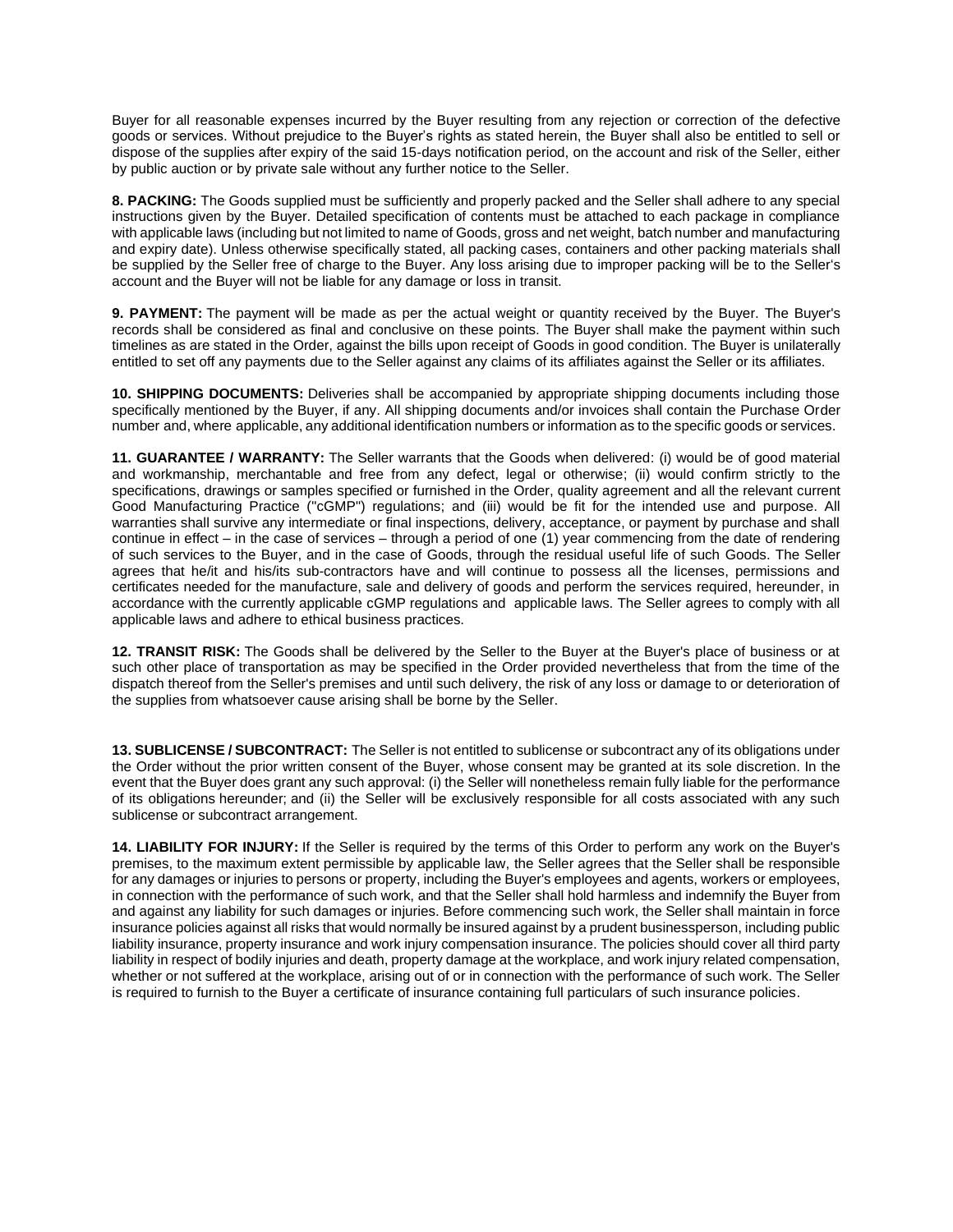**15. NOTICE OF INSPECTION:** The Seller shall provide the Buyer with prior notice of, and the opportunity to attend (itself or through a representative of the Buyer), any regulatory inspection of any facility at which any of the manufacturing, processing, testing or storage activities relating to the Goods are performed ("Covered Activities"); provided that, if prior notice of any such inspection is not possible, the Seller shall provide notice and a summary of the results of such inspection to the Buyer within three (3) business days after such inspection. The Seller shall provide the Buyer with copies of any written inspection reports, requests, directives or other correspondence or communications issued to the Seller by any regulatory authority relating to the Covered Activities or the Goods ("Regulatory Communications") within three (3) business days of the Seller's receipt thereof. Prior to responding to any Regulatory Communications, the Seller will provide a copy of any such responses to the Buyer for the Buyer's review and comment.

## **16. COMPLIANCE WITH ANTI-BRIBERY AND U.S. TRADE CONTROL LAWS**:

## (A) US TRADE CONTROL LAWS

- 1) The Seller understands that Buyer is required to and abide by the UK Bribery Act (UKBA), U.S. Foreign Corrupt Practices Act (FCPA), and the export control and economic sanctions laws and regulations of the United States, including but not limited to the U.S. Export Administration Regulations (Title 15 of the U.S. Code of Federal Regulations Part 730 et seq.), and regulations administered by the U.S. Treasury Department's Office of Foreign Assets Control (Title 31 of the U.S. Code of Federal Regulations Part 500 et seq.) (collectively, "Trade Control Laws"), including those restricting trade with Crimea, Cuba, Iran, North Korea, and Syria, and with specified prohibited and restricted parties.
- 2) The Seller represents and warrants that it will not sell, export, reexport or otherwise transfer any Buyer Products to any person in a U.S. embargoed destination, currently including Crimea, Cuba, Iran, North Korea, and Syria, unless authorized under U.S. law.
- 3) The Seller warrants further that it is not identified on any U.S. or other Government list of prohibited or restricted parties, including without limitation:
	- 3.1 the Specially Designated Nationals List, Foreign Sanctions Evaders List, or other restricted parties lists maintained by the U.S. Treasury Department's Office of Foreign Assets Control;
	- 3.2 the Entity List, Unverified List, Denied Parties List, or other lists maintained by the U.S. Commerce Department's Bureau of Industry and Security; or
	- 3.3 restricted lists maintained by the European Union, or other cognizant U.S. or non-U.S. governmental authorities.
- 4) The Seller further warrants that it is not owned or controlled, directly or indirectly, by any person identified on such lists, and the Seller will not sell, export, reexport or otherwise transfer any Buyer Products to any person identified on any such lists, or their 50% or more owned subsidiaries, unless authorized under U.S. or other applicable law.

## (B) ANTI-CORRUPTION LAWS

1) Seller understands that Buyer is required to and does abide by the United States Foreign Corrupt Practices Act ("FCPA"), the United Kingdom Bribery Act ("UKBA"), the OECD Convention on Combating Bribery of Foreign Public Officials in International Business Transactions, and all other applicable national and local anticorruption laws (collectively, the "Anti-Corruption Laws"). Each Party represents and warrants that no one acting on its behalf will offer, promise, make, accept, solicit, authorize or provide, directly or indirectly, any payments, gifts, or anything of value to any person for the purpose of corruptly or improperly influencing or rewarding any action, inaction, or decision by such person, or for the purpose of obtaining or retaining business or securing an improper business advantage. This representation and warranty extends to bribery of government officials or government employees (including employees of government-owned and governmentcontrolled corporations or agencies) and bribery of individuals or organizations operating in the private sector. Moreover, this representation and warranty extends to payments, even in nominal amounts, made to government officials to expedite or secure routine, non-discretionary actions (e.g. processing visas, licenses, or permits).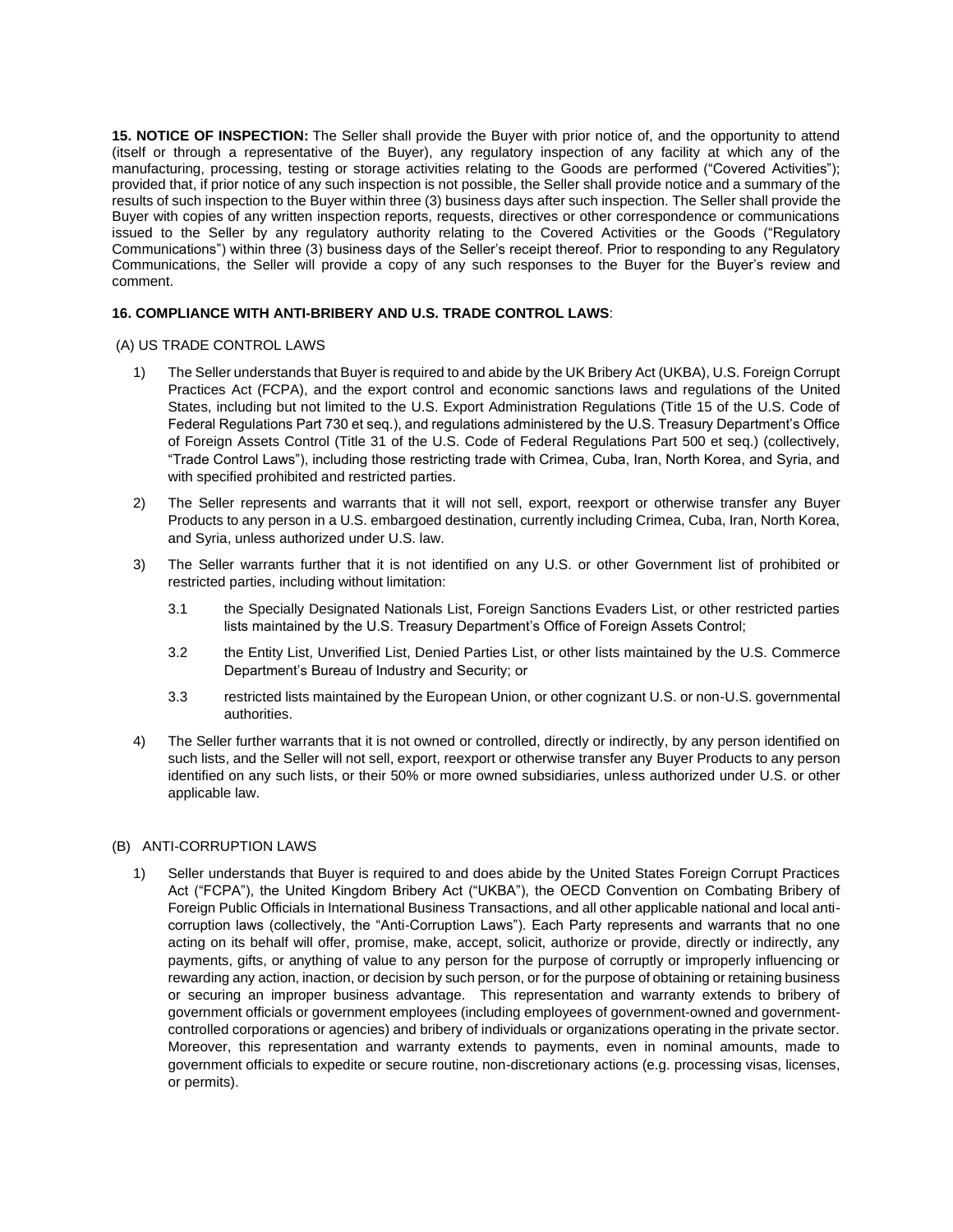- 2) Each Party represents and warrants that no one acting on its behalf will offer, promise, make, accept, solicit, authorize or provide, directly or indirectly, any payments, gifts, or anything of value to any political party, official of a political party, or candidate (or to an intermediary of any such person) for the purpose of corruptly or improperly influencing or rewarding any action, inaction, or decision by such person.
	- 2.1 Seller understands that Buyer may immediately suspend payment, in its sole discretion and without notice, if the actions or inactions of Seller become subject to an investigation of potential violations of the Anti-Corruption Laws. Moreover, Seller understands that if Buyer determines that Seller failed to comply with the provisions of any Applicable Law, including the Anti-Corruption Laws, Buyer may immediately terminate this Agreement, and any payments due thereunder, in its sole discretion and without notice.
	- 2.2 Each Party warrants that all Persons acting on its behalf will comply with all Applicable Laws in connection with all work under this Agreement, including the Anti-Corruption Laws if any, prevailing in the country(ies) in which such Party has its principal places of business.
	- 2.3 Each Party further warrants and represents that should it learn or have reason to suspect any breach of the covenants in this section 2, it will immediately notify the other Party.
	- 2.4 Buyer shall be allowed to reasonable access to the Seller's books and records and shall have the right to audit the Seller on a periodic basis with respect to this section 2.
- (C) Notwithstanding anything to the contrary herein, or in the Order, failure to comply with all applicable laws, including any anti- corruption laws applicable in any jurisdiction where the Order may be performed, shall result in the Buyer being entitled to summarily terminate the Order by providing written notice to this effect.
- (D) The Seller further warrants and represents that (a) it shall, and procure that the its personnel shall, comply with all applicable laws when performing the Order, or any other services it may perform on behalf of third parties; and (b) should it learn or have reason to suspect any breach of the covenants of this clause, regardless of how remotely, it will promptly take appropriate remedial steps and notify the Seller, in writing, of the occurrence of same.

**17. SUPPLIER CODE OF CONDUCT:** The Seller undertakes to adhere to the Supplier Code of Conduct (as may be amended from time to time), a copy of which is available at <https://www.viatris.com/en/about-us/corporate-governance>

**18**. **REMEDIES:** The remedies reserved in these Terms and Conditions and the Order shall be in addition to any other remedies provided in law or equity. No waiver of a breach of any provision of this Order shall constitute a waiver of any other breach or of such provision. Any waiver of the terms of this Order shall only be in writing.

**19. MODIFICATION OF PURCHASE ORDER AND NONASSIGNMENT:** These Terms and Conditions and the Order contains the complete and final agreement between the Buyer and the Seller. No agreement in the course of dealings between the Buyer and the Seller or any usage or other understanding in any way purporting to modify the terms and conditions hereof shall be binding upon the Buyer unless made in writing and signed by the Buyer or the Buyer's authorized representative. The Seller shall not assign this Order or any moneys due or to become due hereunder without the prior written consent of the Buyer or the Buyer's authorized representative. PROVIDED THAT the Buyer at its discretion shall be entitled to cede, assign and delegate its rights and obligations arising out of the Order to any of its associated companies by providing written notice to this effect to the Seller.

**20. CONFIDENTIALITY:** All Orders placed by the Buyer and drawings, documents, specifications, know how etc., given pursuant to any Order are strictly confidential, the Seller shall not dispose of any part of the Order or publish or cause to be published, any details of this Order without the Buyer's prior written consent.

**21. INTELLECTUAL PROPERTY:** The Seller represents, covenants, warrants and guarantees that the supplies and/or Goods specified herein and their importation, storage, use, manufacture, sale or supply, alone or in combination, do not violate any third parties rights, particularly infringement of any local or foreign intellectual property rights and agrees to indemnify the Buyer against all judgments, decrees, costs and expenses resulting from any such alleged infringements, and covenants that the Seller will, upon request of the Buyer and at the Seller's own expense, defend, or assist in the defense of any action which may be brought against the Buyer or those engaged with the said Goods.